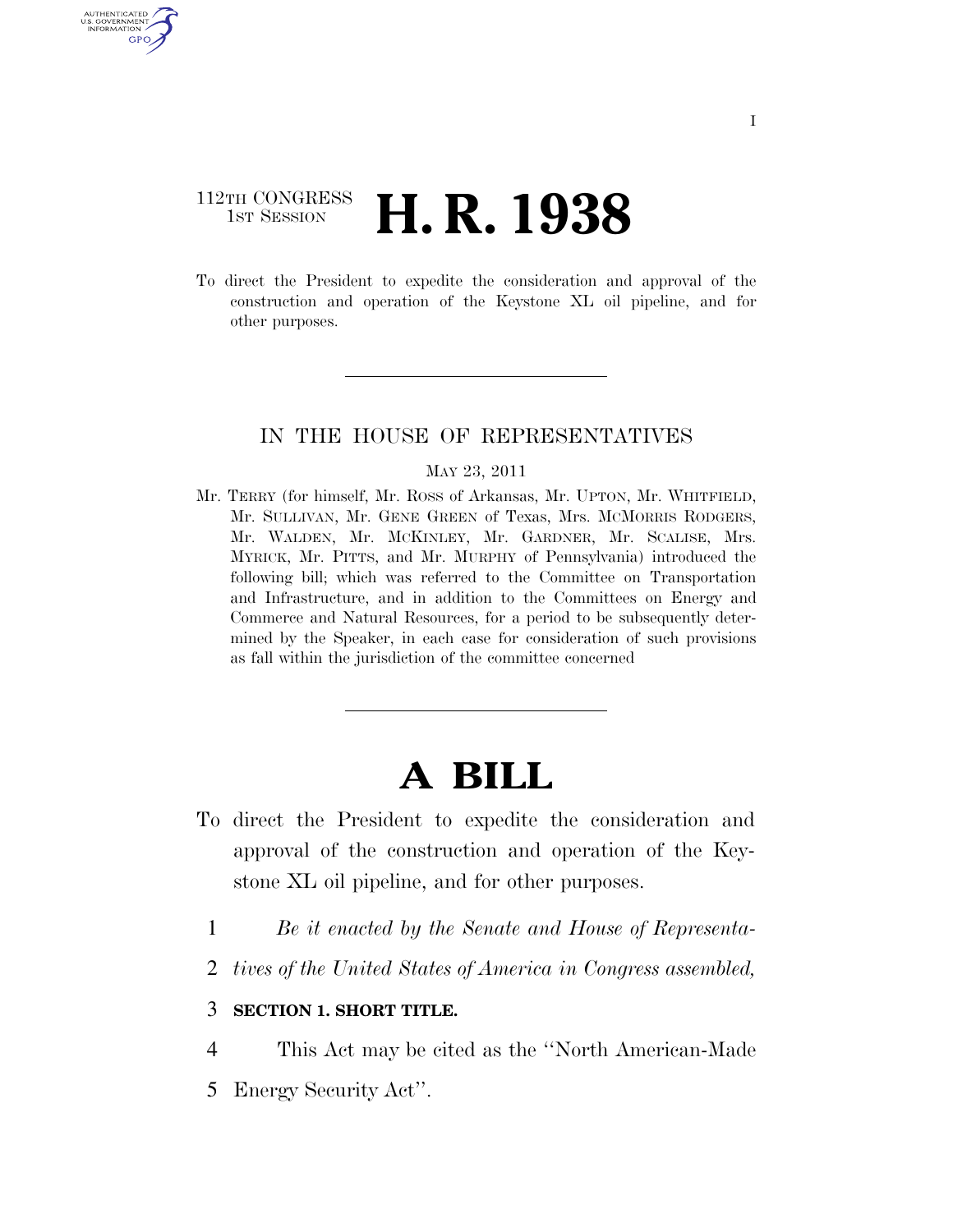## **SEC. 2. FINDINGS.**

Congress finds and declares the following:

 (1) The United States currently imports more than half of the oil it consumes, often from countries hostile to United States interests or with political and economic instability that compromises supply se-curity.

 (2) While a significant portion of imports are derived from allies such as Canada and Mexico, the United States remains vulnerable to substantial sup- ply disruptions created by geopolitical tumult in major producing nations.

 (3) Strong increases in oil consumption in the developing world outpace growth in conventional oil supplies, bringing tight market conditions and high- er oil prices in periods of global economic expansion or when supplies are threatened.

 (4) The development and delivery of oil and gas from Canada to the United States is in the national interest of the United States in order to secure oil supplies to fill needs that are projected to otherwise be filled by increases in other foreign supplies, nota-bly from the Middle East.

•**HR 1938 IH** (5) Continued development of North American energy resources, including Canadian oil, increases domestic refiners' access to stable and reliable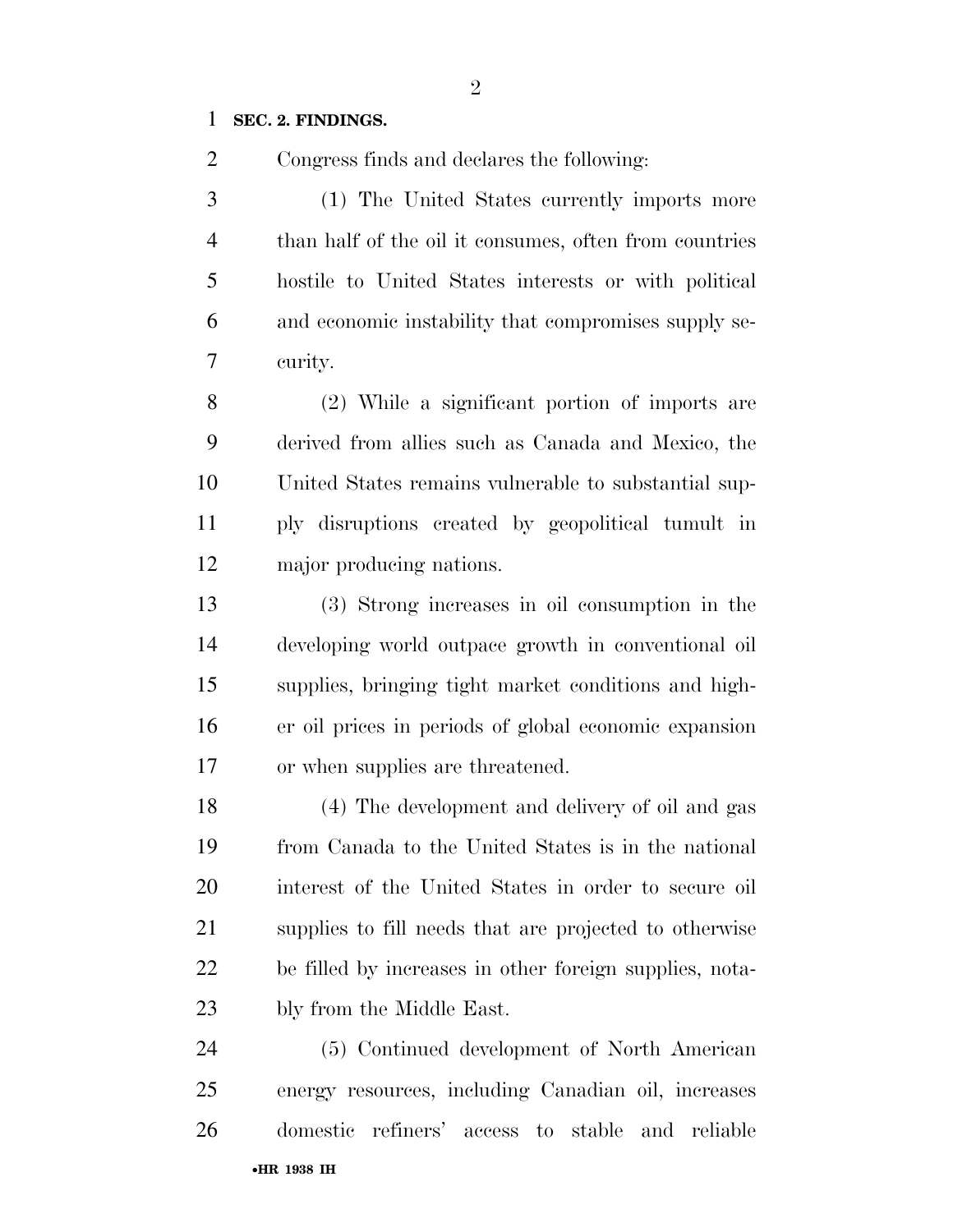sources of crude and improves certainty of fuel sup- ply for the Department of Defense, the largest con-sumer of petroleum in the United States.

 (6) Canada and the United States have the world's largest two-way trading relationship. There- fore, for every United States dollar spent on prod- ucts from Canada, including oil, 90 cents is returned to the United States economy. When the same metrics are applied to trading relationships with some other major sources of United States crude oil imports, returns are much lower.

 (7) The principal choice for Canadian oil ex- porters is between moving increasing crude oil vol- umes to the United States or Asia, led by China. In- creased Canadian oil exports to China will result in increased United States crude oil imports from other foreign sources, especially the Middle East.

 (8) Increased Canadian crude oil imports into the United States correspondingly reduce the scale of ''wealth transfers'' to other more distant foreign sources resulting from the greater cost of importing 22 crude oil from those sources.

 (9) Not only are United States companies major investors in Canadian oil sands, but many United States businesses throughout the country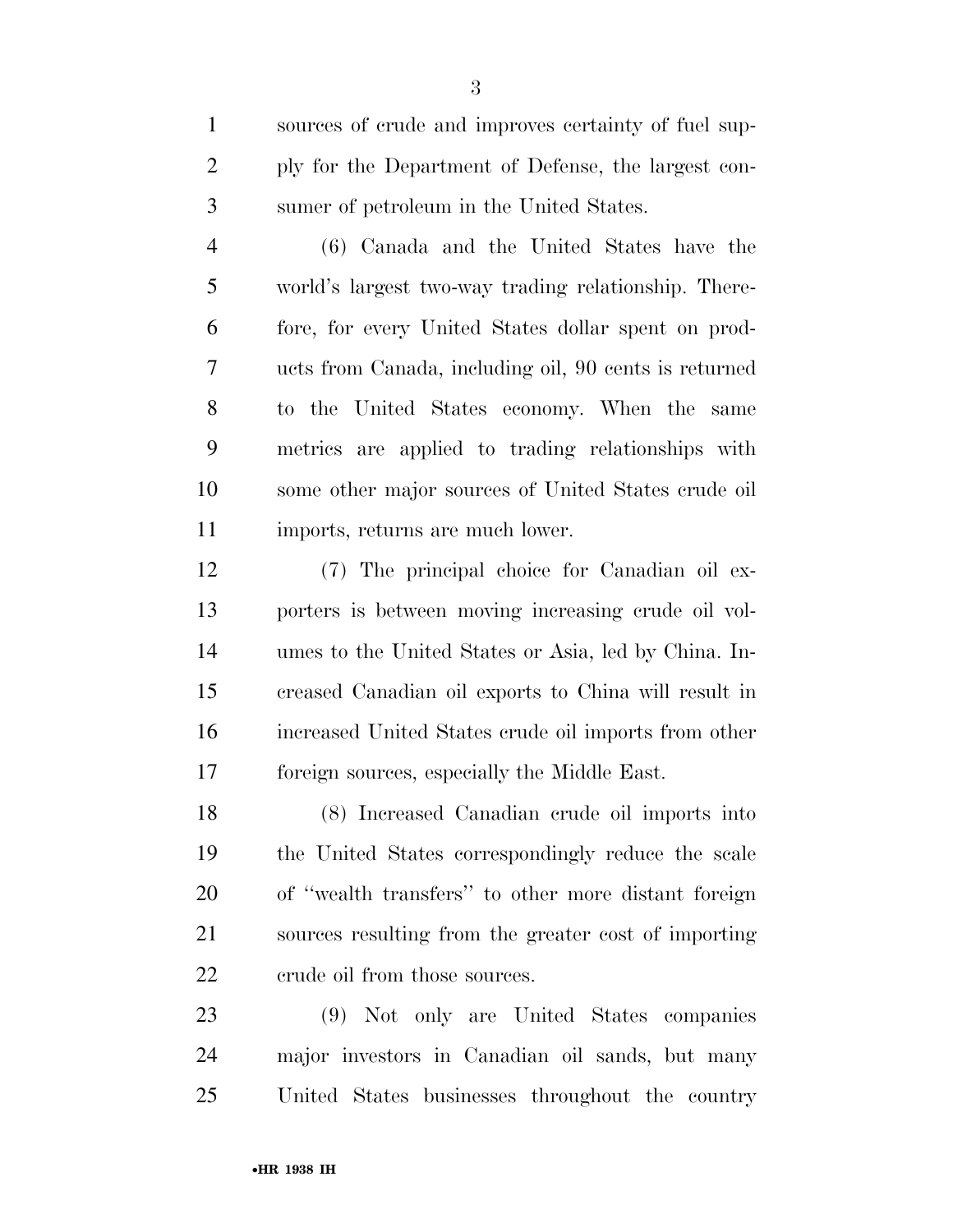benefit from supplying goods and services required for ongoing Canadian oil sands operations and ex-pansion.

 (10) There has been more than 2 years of con- sideration and a coordinated review by more than a dozen Federal agencies of the technical aspects and of the environmental, social, and economic impacts of the proposed pipeline project known as the Key- stone XL from Hardisty, Alberta, to Steele City, Ne- braska, and then on to the United States Gulf Coast through Cushing, Oklahoma.

 (11) Keystone XL represents a high capacity pipeline supply option that could meet early as well as long-term market demand for crude oil to United States refineries, and could also potentially bring over 100,000 barrels per day of United States Bakken crudes to market.

 (12) Completion of the Keystone XL pipeline would increase total Keystone pipeline capacity by 700,000 barrels per day to 1,290,000 barrels per day.

 (13) The Keystone XL pipeline would provide short-term and long-term employment opportunities and related labor income benefits, as well as govern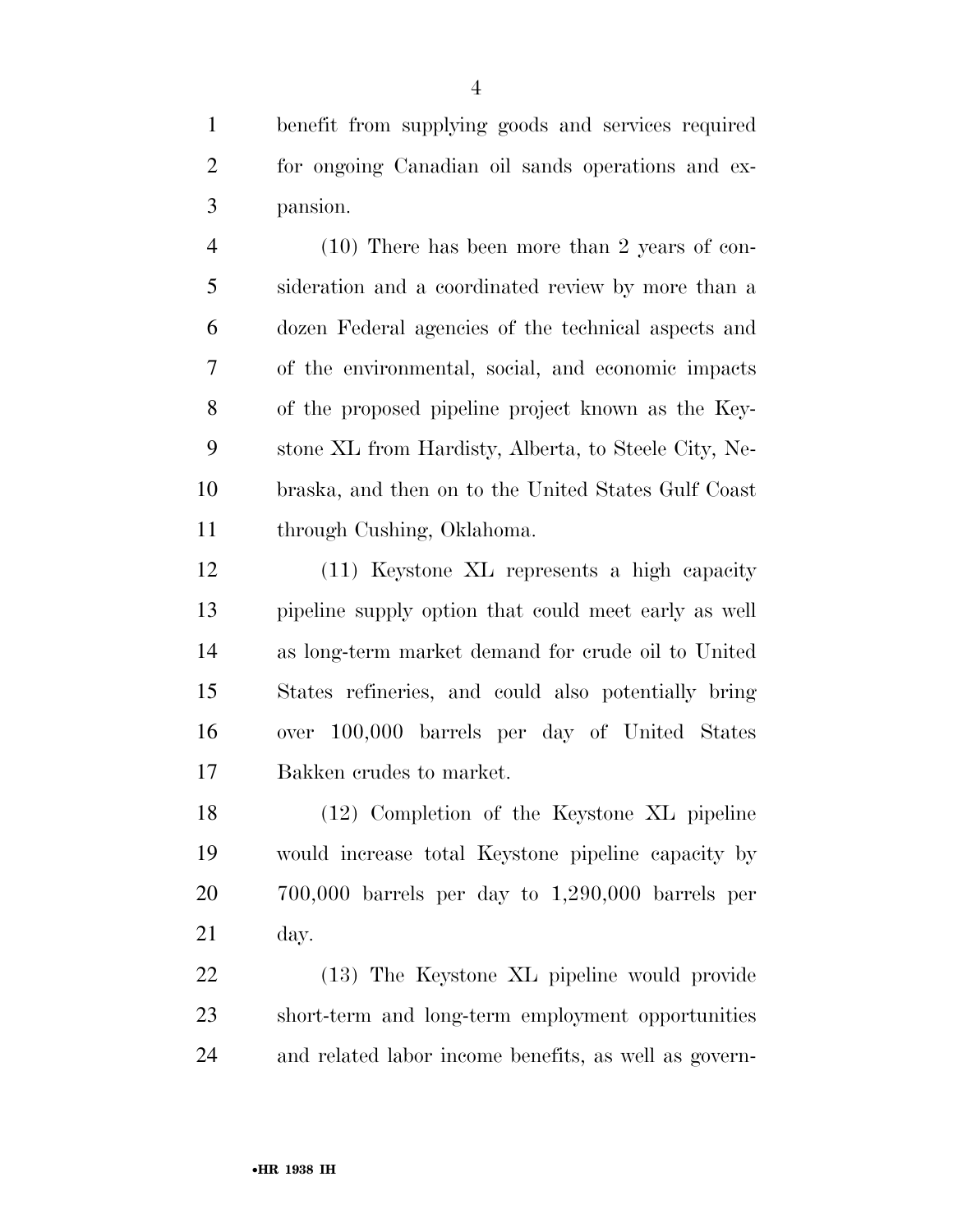ment revenues associated with sales and payroll taxes.

 (14) The earliest possible construction of the Keystone XL pipeline will make the extensive proven and potential reserves of Canadian oil available for United States use and increase United States jobs and will therefore serve the national interest.

 (15) Analysis using the Environmental Protec- tion Agency models shows that the Keystone XL pipeline will result in no significant change in total United States or global greenhouse gas emissions.

 (16) The Keystone XL pipeline would be state- of-the-art and have a degree of safety higher than any other typically constructed domestic oil pipeline system.

 (17) Because of the extensive governmental studies already made with respect to the Keystone XL project and the national interest in early delivery of Canadian oil to United States markets, a decision with respect to a Presidential Permit for the Key- stone XL pipeline should be promptly issued without further administrative delay or impediment.

## **SEC. 3. EXPEDITED APPROVAL PROCESS.**

 (a) IN GENERAL.—The President, acting through the Secretary of Energy, shall coordinate with each Federal